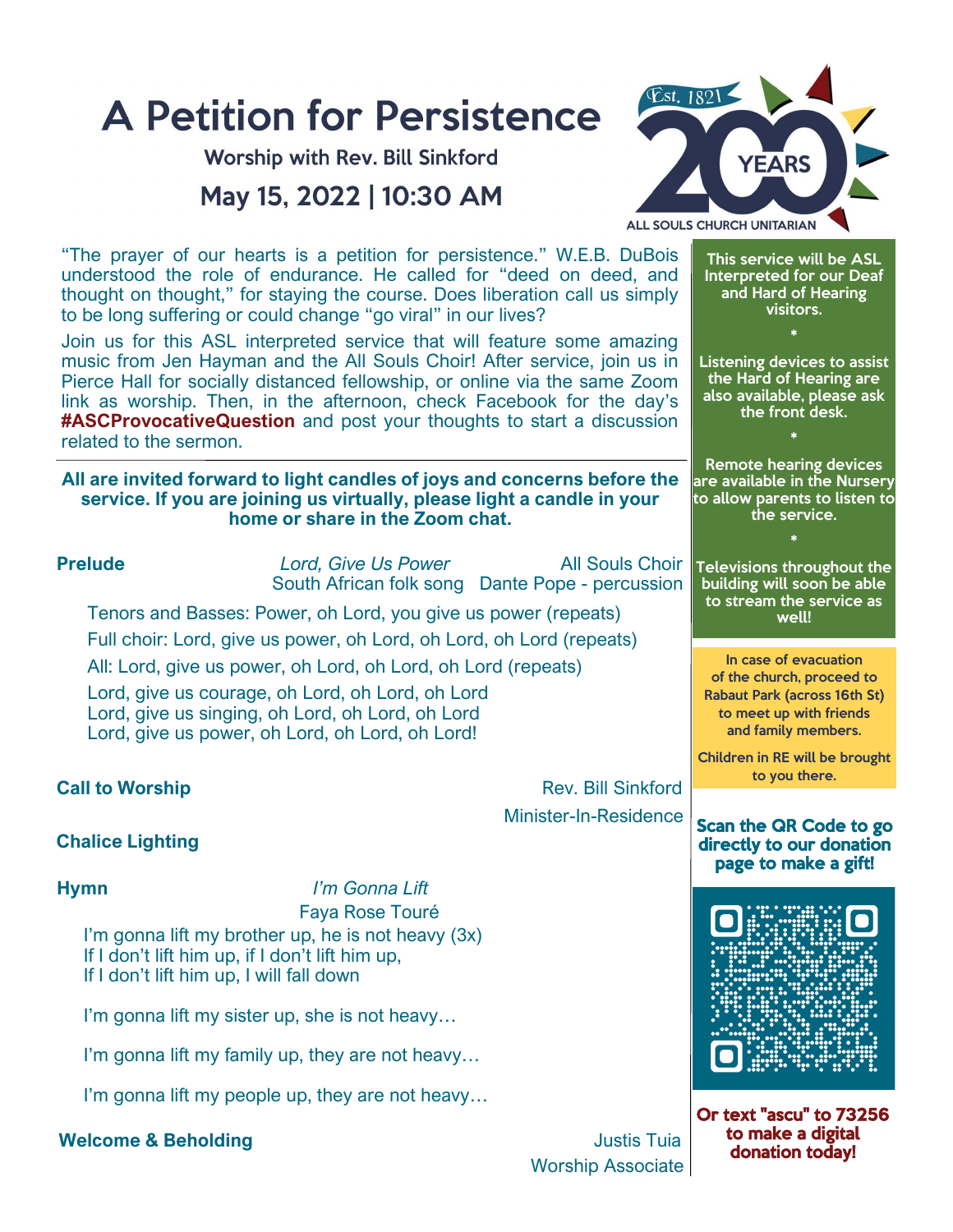| <b>Anthem</b>                                                                                                                                                                                                                                                               |                                                                                            | Don't Be Discouraged/Hold On<br>by Carnie Wilson,<br>Chynna Phillips,<br>Glen Ballard,<br>arranged by Trey McLaughlin                                                                                                                          | Sung by members of the<br>All Souls Women's Ensemble:<br>Julie James, Melinda St. Louis,<br>Amelia Peele, Jen Hayman<br>Dante Pope - percussion |
|-----------------------------------------------------------------------------------------------------------------------------------------------------------------------------------------------------------------------------------------------------------------------------|--------------------------------------------------------------------------------------------|------------------------------------------------------------------------------------------------------------------------------------------------------------------------------------------------------------------------------------------------|-------------------------------------------------------------------------------------------------------------------------------------------------|
| Don't be discouraged, don't give up now<br>Don't be discouraged, don't give up now                                                                                                                                                                                          |                                                                                            |                                                                                                                                                                                                                                                |                                                                                                                                                 |
| Someday, somebody's gonna make you wanna turn around and say 'goodbye'<br>Till then, baby, are you gonna let 'em hold you down and make you cry<br>Don't you know, things will change, things will go your way<br>If you hold on for one more day, hold on for one more day |                                                                                            |                                                                                                                                                                                                                                                |                                                                                                                                                 |
| Don't be discouraged, don't give up now                                                                                                                                                                                                                                     |                                                                                            |                                                                                                                                                                                                                                                |                                                                                                                                                 |
| <b>Announcements &amp; Congregational Concerns</b>                                                                                                                                                                                                                          |                                                                                            |                                                                                                                                                                                                                                                | <b>Rev. Louise Green</b>                                                                                                                        |
|                                                                                                                                                                                                                                                                             |                                                                                            |                                                                                                                                                                                                                                                | <b>Minister of Congregational Care</b>                                                                                                          |
| <b>Hymn 123</b>                                                                                                                                                                                                                                                             | <b>Spirit of Life</b>                                                                      |                                                                                                                                                                                                                                                |                                                                                                                                                 |
| <b>Reading</b>                                                                                                                                                                                                                                                              | <b>What Need Be</b><br>by Ross Gay                                                         |                                                                                                                                                                                                                                                |                                                                                                                                                 |
| <b>Sermon</b>                                                                                                                                                                                                                                                               | A Petition for Persistence                                                                 |                                                                                                                                                                                                                                                | <b>Rev. Bill Sinkford</b>                                                                                                                       |
| <b>Offering</b>                                                                                                                                                                                                                                                             |                                                                                            |                                                                                                                                                                                                                                                | <b>Justis Tuia</b>                                                                                                                              |
| <b>Offertory</b>                                                                                                                                                                                                                                                            | <b>Even When He Is Silent</b><br>by Kim Andre Arnesen                                      |                                                                                                                                                                                                                                                | <b>All Souls Choir</b>                                                                                                                          |
| Text found on a wall of a prisoner of war camp in Cologne, Germany, at the conclusion of WWII:                                                                                                                                                                              |                                                                                            |                                                                                                                                                                                                                                                |                                                                                                                                                 |
| I believe in the sun even when it's not shining<br>I believe in love even when I feel it not<br>I believe in god even when he is silent                                                                                                                                     |                                                                                            |                                                                                                                                                                                                                                                |                                                                                                                                                 |
| I Know I Can<br><b>Hymn 1015</b>                                                                                                                                                                                                                                            |                                                                                            |                                                                                                                                                                                                                                                |                                                                                                                                                 |
| Though days be dark with storms, and burdens weigh by heart<br>Though troubles wait at ev'ry turn, I know I can go on.                                                                                                                                                      |                                                                                            |                                                                                                                                                                                                                                                |                                                                                                                                                 |
| When sorrow heals my soul, and burdens make me strong<br>Though troubles wait at ev'ry turn, I know I can go on.                                                                                                                                                            |                                                                                            |                                                                                                                                                                                                                                                |                                                                                                                                                 |
| And though the journey is long, the destination is near<br>Though troubles wait at ev'ry turn, I know I can go on.                                                                                                                                                          |                                                                                            |                                                                                                                                                                                                                                                |                                                                                                                                                 |
| <b>Benediction</b>                                                                                                                                                                                                                                                          |                                                                                            |                                                                                                                                                                                                                                                | <b>Rev. Bill Sinkford</b>                                                                                                                       |
| <b>Benediction in Music</b>                                                                                                                                                                                                                                                 | Hold On!<br><b>Jester Hairston</b>                                                         |                                                                                                                                                                                                                                                | <b>All Souls Choir</b>                                                                                                                          |
| Keep your hand on the plow,<br>Hold on! Hold on!<br>Norah, Norah, let me come in, the doors all fastened                                                                                                                                                                    | Hold on! Hold on!<br>Keep your hand on the plow,<br>Hold on! Hold on!                      |                                                                                                                                                                                                                                                | Keep your hand on the plow, Hold on! Hold on!                                                                                                   |
| and the windows pinn'd!<br>Keep your hand on the plow, Hold on! Hold on!<br>Norah said, 'You done lost your track,<br>you can't plow straight and keep a'lookin' back.'<br>Keep your hand on the plow, Hold on! Hold on!<br>Hold on! Hold on!                               |                                                                                            | Mary had a golden chain,<br>every link spelled my Jesus' name<br>Keep your hand on the plow, Hold on! Hold on!<br>If that plow stays in your hand, I<br>and you straight in the promised land<br>Keep your hand on the plow, Hold on! Hold on! |                                                                                                                                                 |
| Keep your hand on the plow,<br>Hold on! Hold on!                                                                                                                                                                                                                            | If you wanna get to heaven, let me tell you how:<br>ivet koon your hand on the goesel plaw |                                                                                                                                                                                                                                                | Keep your hand on the plow,                                                                                                                     |

just keep your hand on the gospel plow Keep your hand on the plow, Hold on! Hold on! Keep on climbin' and don't you tire, every rung goes higher and higher

Keep your hand on the gospel plow! Keep your hand on the gospel plow! Keep your hand on the gospel plow and hold on!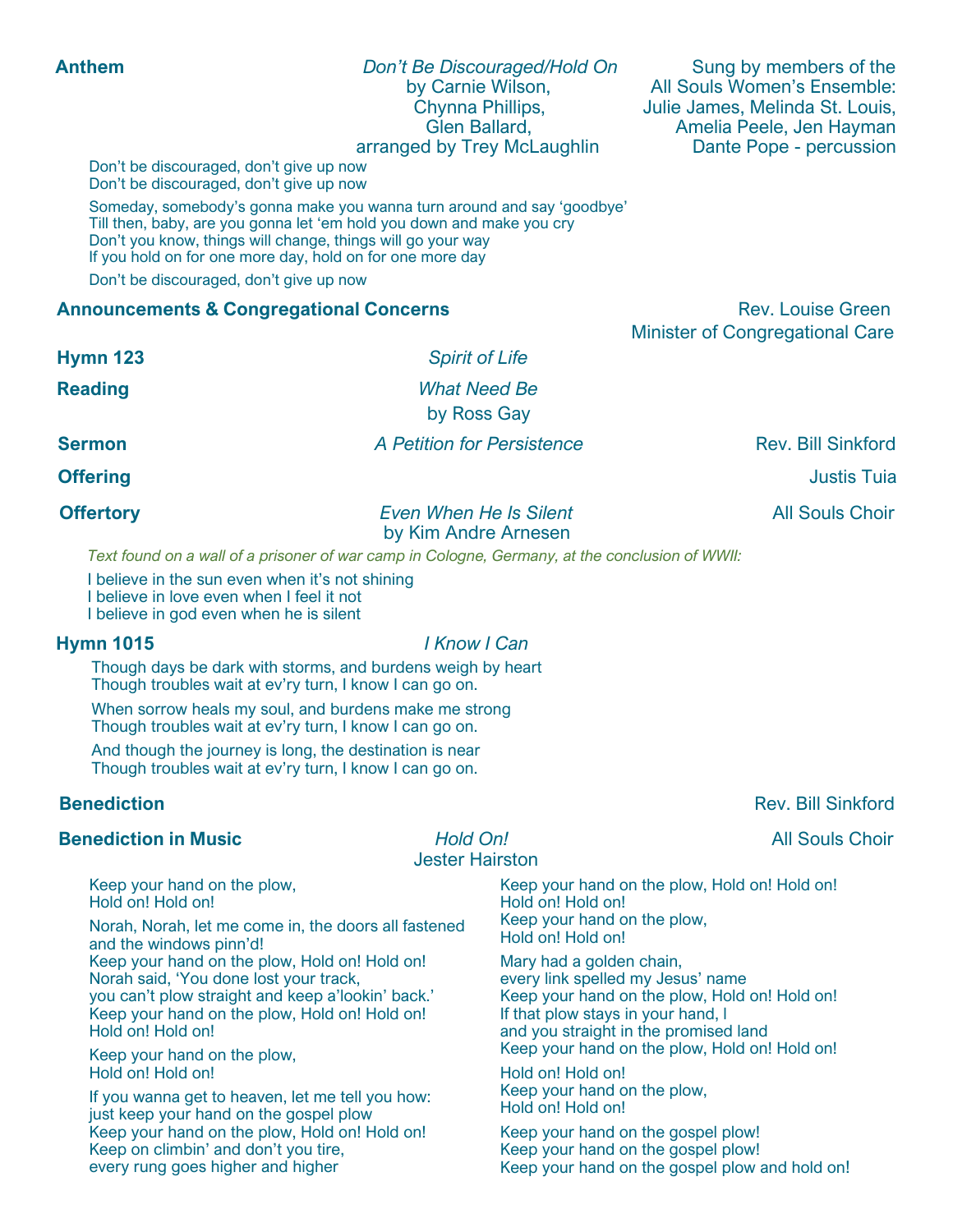



# **Spirit of Lives - Generations Together #SniritOfLives** #ASC200 **Welcome to All Souls Church!**

Welcome, one and all, to our Unitarian Universalist religious community. We welcome you, whatever your tradition, gender, race, class, sexual orientation, ability, or age. Here, may you move in the ways of truthfulness, service, and peace.

First time? Fill out a guest card (in each pew) and drop it in the collection plate or at the front desk. Then join us in Pierce Hall for a fellowship hour or on the same Zoom link after service to meet and greet with others of the congregation for a social hour.

Attending with children? We have an amazing Religious Education Program for Children and Youth, from nursery care all the way through High School, with in-person and virtual options. Interested in All Souls, its history, and Unitarian Universalism? Attend an *About All Souls* session (every first Sunday, after the service, currently only on Zoom). For more info, contact Membership Manager Gary Penn (**gpenn@allsouls.ws; 202.517.1465**).

# **Today & This Week**

**Mindful Souls: Sundays | 11:45 am - 12:30 pm.** Join Mindful Souls in classroom 3 after service for our weekly in-person mindful meditation. All are welcome!

**Kindred Men's Spirit Group | May 17, 2022 | 7:00-8:30 pm.** Interested men are invited to a virtual salon where we discuss topics from a men's perspective, letting dialogue flow and deepening our connections as All Souls Unitarian Men. Contact Philip Smith (**philips442@gmail.com**) for login information.

**Support for Cleveland Park/Van Ness Neighbors | May 17, 2022 | 7:00 - 8:30 pm.** Those living in the Cleveland Park/Van Ness neighborhood were directly impacted by the shooting at Edmund Burke School last month. Join Rev. Kathleen Rolenz for this opportunity to debrief that awful day with fellow members who were impacted by the event as we create a space to reflect, to support one another, and to heal. See the church calendar website for Zoom login information.

**Silver Souls Meeting | May 18, 2022 | 3:00-4:00 pm.** The Silver Souls promote the needs of our senior souls, and of the entire All Souls congregation. See the church website calendar for Zoom information.

**Board of Trustees Meeting | May 18, 2022 | 7:00 - 9:00 pm.** The Board of Trustees will meet on Zoom. All members are welcome to observe. See the church calendar website for Zoom login information.

**Coming of Age Sunday | May 22, 2022 | 10:30 am.** Come to service this Sunday to hear from our Youth who are graduating from the CYRE program. They have spent this spring developing the credos by which they view the world.



### **Ready to Commit to All Souls? Attend the Next Joining Class!**

At this joining class, you'll learn more about the church and how it functions, explore the expectations and benefits come with membership, and start making community with other congregants. At the end, you'll get to sign the membership book, making it official.

One evening on Zoom (Monday, May 16, 7:00-8:30pm) and an in-person gathering after church the following Sunday (May 22, 12:00-2:00 pm). We'll provide lunch and childcare for the Sunday session. For those joining from afar, we'll make alternative arrangements for the second session.

**Visit the church website calendar for registration information.**